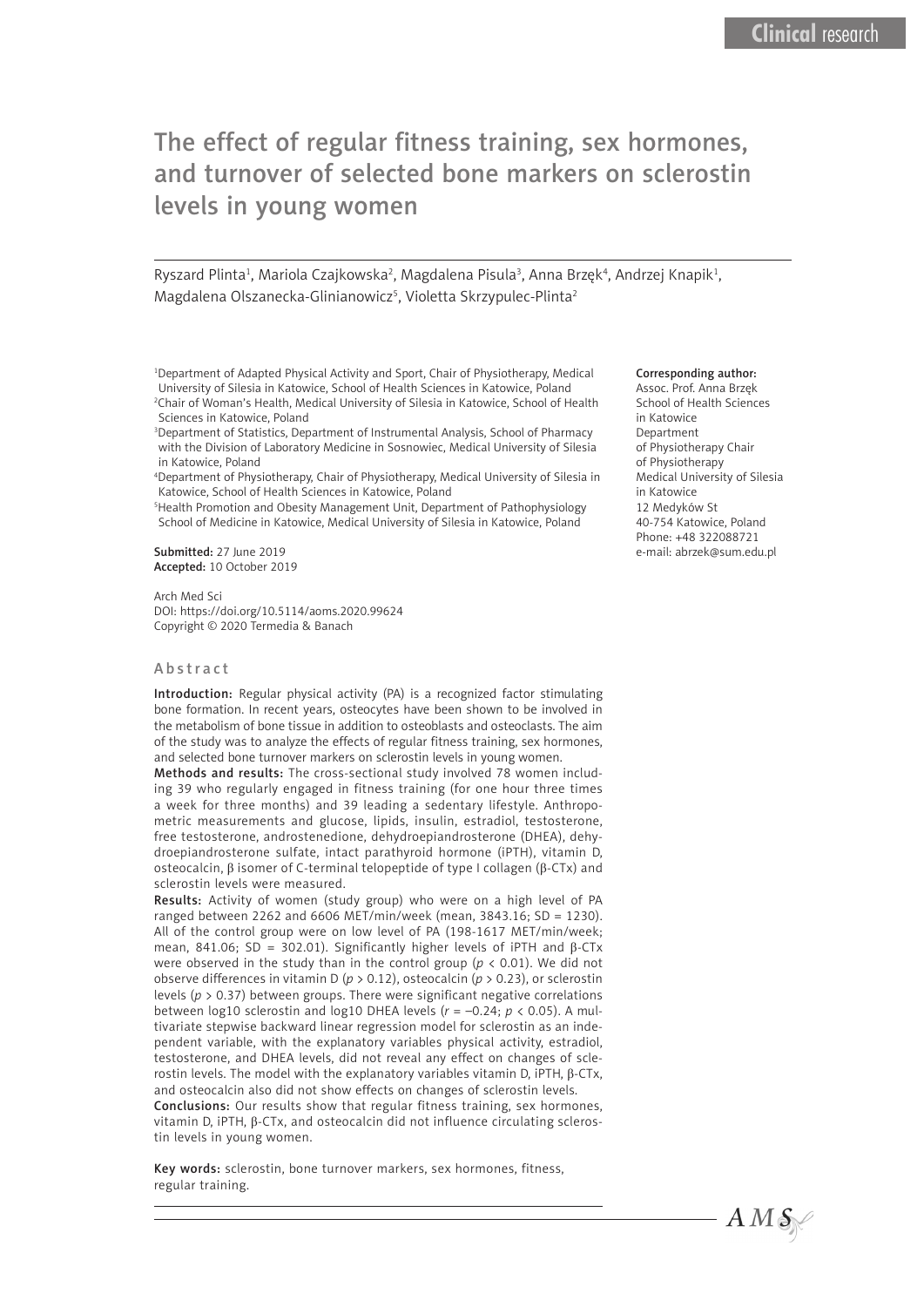#### Introduction

Regular physical activity is a recognized factor stimulating bone formation. In recent years, osteocytes have been shown to be involved in the metabolism of bone tissue in addition to osteoblasts and osteoclasts. Sclerostin is a marker reflected osteocyte activity [1, 2]. It has been observed that immobilization increases the number of osteocytes secreting sclerostin [3, 4], while mechanical load decreased circulating sclerostin levels [5, 6] and resting in bed increased sclerostin [4]. The circulating levels of sclerostin in professionally trained sports athletes have been evaluated only in a few studies. Higher circulating sclerostin levels were found in amenorrheic and eumenorrheic adolescent female athletes than in non-athletes [7]. Similar results were obtained in a study assessing the impact of weight-bearing and high-impact disciplines on sclerostin levels in elite female athletes [8]. An upward trend in concentrations of circulating sclerostin was also observed during training in professional cyclists. In addition, the concentration of sclerostin correlated with exercise, calcium levels in the urine and muscular activity [9]. It should be noted that no association between sclerostin and vitamin D levels in athletes was found [10]. In some studies, higher vitamin D levels in the practice of different sports [11] were related to greater exposure to UVB radiation during outdoor training [12]. Interestingly, in several studies, no effect of physical activity on the parathyroid hormone (PTH) concentration was found [13–18]. It has been suggested that different physical activity types may contrarily affect the plasma concentration of sclerostin. Lower levels of sclerostin were observed in non-weight-bearing compared to weight-bearing disciplines in males but not in female groups [8]. Moreover, substantial increas-





es of circulating sclerostin levels were observed in untrained healthy young women immediately after physical activity [19]. Single bouts of plyometric exercise did not change biochemical markers of bone metabolism including sclerostin [20].

There is a lack of studies assessing the effects of sex hormones and regular fitness training on circulating sclerostin levels. Therefore, the aim of the study was to analyze the effects of regular fitness training, sex hormones, and selected bone turnover markers on sclerostin levels in young women.

### Material and methods

#### Research type and selection of subjects

Our cross-sectional study involved 78 women, including 39 who regularly engaged in fitness training (for one hour three times a week for three months) and 39 leading a sedentary lifestyle.

#### First stage of recruitment

Data concerning health status of respondents, the prevalence of any chronic conditions and lifestyle of participants were collected using a questionnaire completed in Sport Gyms in the Silesian Region. Questionnaires were distributed by e-mail with all the information concerning design of studies and anticipated procedures was provided. At the same time the questionnaires were sent to universities in Katowice.

Considering the topic of the present study, the following selection criteria were adopted: regular menstruation, normal thyroid function, stable body mass during the last 3 months, and non-use of hypocaloric dieting during the last 6 months.

Exclusion criteria: Patients using hormonal therapy during the last 3 months, any other pharmacotherapy, acute and chronic diseases (excluding overweight and obesity), smoking, and using more than three alcoholic drinks per week were excluded. At this stage, information involving more than 221 young women was obtained (121 active young women and 98 passive ones).

#### Second stage of recruitment

Collected questionnaires were analyzed for the presence of level of physical activity based on the IPAQ Questionnaire short form. PA differences between groups are shown in Figure 1. Only 41 persons were classified to the basic group (A) and 39 were classified in the control group. Two persons quit after recruitment.

### Study design

The International Physical Activity Questionnaire (short form – PAQ) was used to assess the effective level of physical activity. It contains 7 ques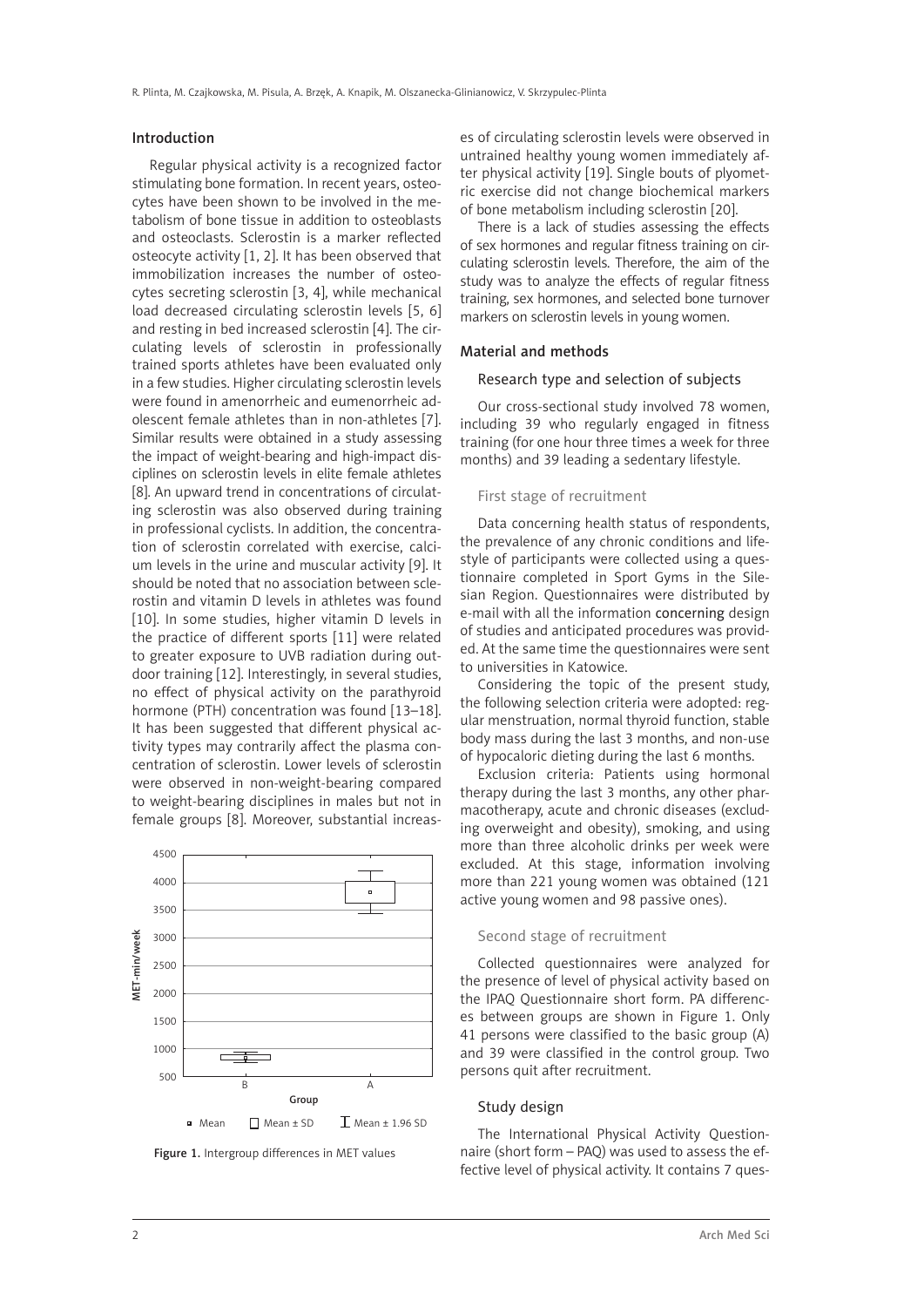tions about activity during the last 7 days related to: professional work, real life, free time and sitting positions. Only activities performed for a minimum of 10 minutes without interruption are taken into account. The level of physical activity is calculated by multiplying the number of days in a week in which the given physical activity was performed by the time in minutes for a given activity. The obtained result is multiplied by a MET (metabolic equivalent of work) factor appropriate for a given activity. The sum of all the results for individual activities gives a weekly measurement of physical activity, given in a unit of MET min/week. The final result falls into one of three categories defining the level of physical activity: low (< 600 MET min/ week), average (600–1500 MET min/week), high (> 1500 MET min/week) [21, 22].

All of the women in the study were tested within 3 and 5 days of their menstrual cycle. Anthropometric measurements (body mass, height, and waist circumference) were performed, and BMI was calculated according to the standard formula. Body composition was assessed by bioimpedance using Bodystat 1500 (Douglas, Isle of Man). 10 ml samples of venous blood were withdrawn in the morning between 8:00 and 9:00 a.m., after an overnight fast (16 h). The blood samples were collected according to recommendations of the manufacturer of the kits. Serum and plasma samples were stored frozen at –70°C.

## Biochemical measurements

### Plasma glucose and lipids estimate

Plasma glucose and lipids were estimated by colorimetric methods using commercially available test kits (Roche, Switzerland). Serum insulin concentration was determined by the electrochemiluminescence immunoassay (ECLIA) method using a Cobas E411 analyzer (Roche Diagnostics GmbH, Mannheim, Germany) with a limit of quantification (LOQ) of 0.2 µIU/ml and intra- and inter-assay coefficients of variation of 2.0% and 2.8%, respectively. HOMA-IR was calculated with the standard formula [23].

## E2, DHEA, DHEA-S measurements

Estradiol (E2), testosterone, dehydroepiandrosterone (DHEA), and dehydroepiandrosterone sulfate (DHEA-S) were determined by the ECLIA method using Cobas E411 analyzer (Roche Diagnostics GmbH, Mannheim, Germany) with a lower limit of sensitivity 5.0 pg/ml, 0.025 ng/ml, 0.003 µmol/l and 0.35 nmol/l, respectively; the respective intra- and inter-assay coefficients of variations were 4.6% and 9.9% for E2, 4.7% and 8.4% for testosterone, 2.8% and 4.2% for DHEA and

#### 2.7% and 4.7% for DHEA-S.

## Free testosterone and androstenedione measurements

Free testosterone and androstenedione (DRG Instruments GmbH, Marburg, Germany) were determined by ELISA with a lower limit of sensitivity of 0.06 pg/ml and 0.019 ng/ml; and the respective intra- and inter-assay coefficients of variations 10.0% and 10% for free testosterone, 9.1% and 12.1% for androstenedione.

Commercially available ELISA kits were used for measurements of plasma levels of sclerostin (TECOmedical AG, Sissach, Switzerland; the mean intra- and inter-assay coefficients  $\langle 4.0\%$  and < 4.8%, respectively), 25-OH-vitamin D (DRG Instruments GmbH for Hybrid XL, Marburg, Germany; inter-assay precision  $\langle 14.2\% \rangle$ . Osteocalcin, β isomer of C-terminal telopeptide of type I collagen (β-CTx) and iPTH were assessed by ECLIA (Roche Diagnostics GmbH, Mannheim, Germany for Cobas e 411 analyzer) with sensitivity < 3.3%, < 4.2% and < 20% respectively.

#### **Ethics**

The experiments reported in the manuscript were performed in accordance with the ethical standards of the Declaration of Helsinki and the participants signed an informed consent form. The study was conducted after obtaining informed consent from each participant. The study protocol was approved by the Ethical Committee of the Medical University of Silesia.

#### Statistical analysis

Statistical analysis was performed with Statistica 12.0 software (TIBCO Software Inc., Palo Alto, USA). Nominal and ordinal data were expressed as percentages, while interval data were expressed as mean value ± standard deviation in cases of normal distribution or as median with lower and upper quartile in cases of data with skewed or non-normal distribution. Distribution of variables was evaluated by the Shapiro-Wilk test and quantile-quantile (Q-Q) plot, homogeneity of variances was assessed by the Fisher test. For comparison of data between the fitness and control groups, Student's *t*-test for independent data (in the case of normal data distribution or after logarithmic normalization, if appropriate, in the case of skewed distribution) or the non-parametric Mann-Whitney *U* test (in the case of non-normal data distribution) were used. The Pearson correlation coefficient was used as a measure of association between analyzed variables. Multivariable stepwise backward regression analysis was performed for plasma sclerostin levels as an in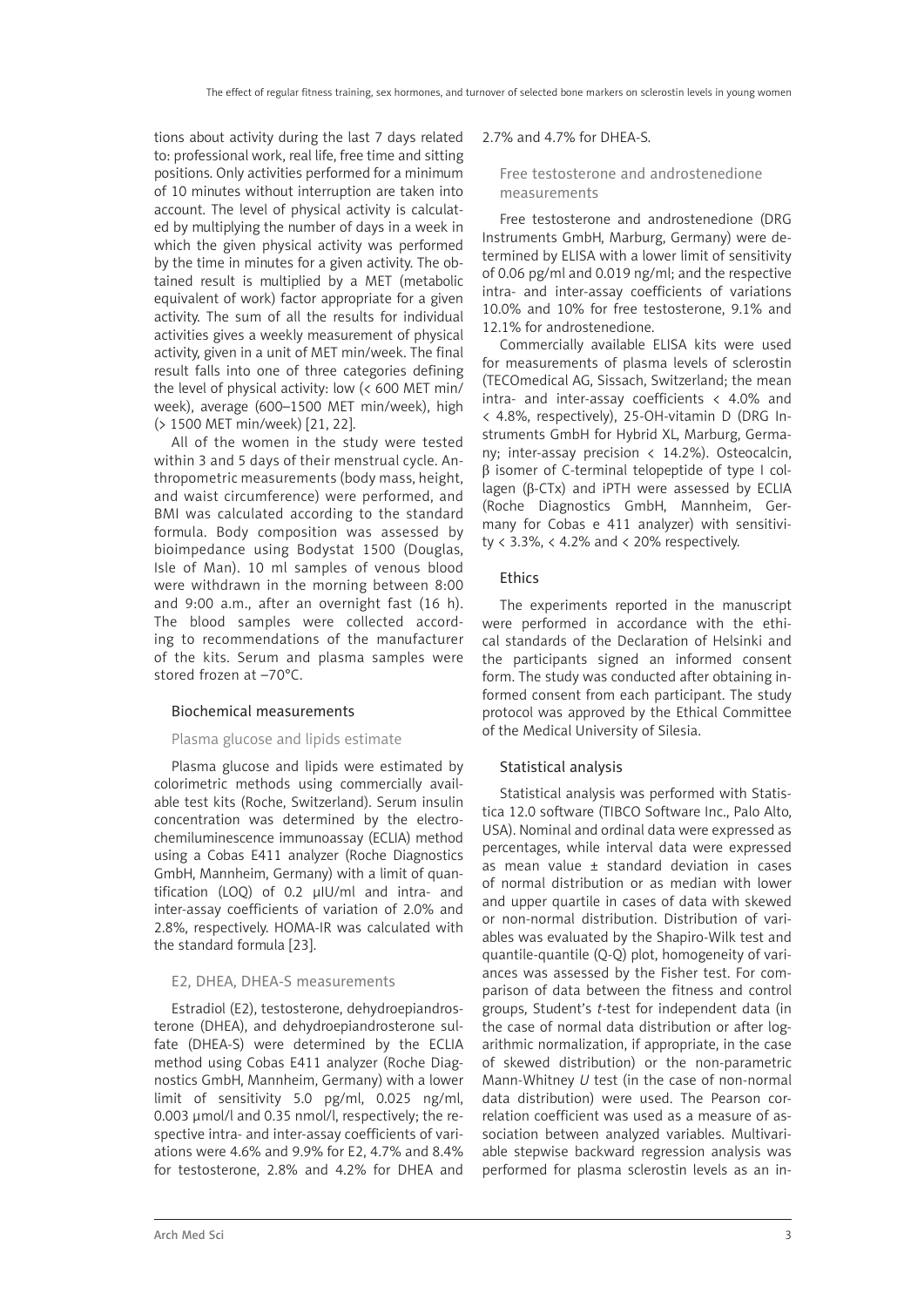R. Plinta, M. Czajkowska, M. Pisula, A. Brzęk, A. Knapik, M. Olszanecka-Glinianowicz, V. Skrzypulec-Plinta

| Parameter                  | Study group,<br>$n = 39$ | Control group,<br>$n = 39$ | P            |
|----------------------------|--------------------------|----------------------------|--------------|
| Age [years]                | $29 + 4$                 | $29 + 5$                   | 0.84         |
| Body mass [kg]             | $62.0(56.4 - 68.0)$      | $61.3(56.8 - 68.9)$        | 0.91         |
| BMI [ $kg/m2$ ]            | 22.7 (21.3-25.0)         | $22.2(21.1-25.2)$          | 0.95         |
| Fat percentage (%)         | 29.1 (25.6-31.7)         | 28.1 (26.6-31.9)           | 0.99         |
| Fat mass [kg]              | $17.0(15.0-21.4)$        | $16.8(15.6 - 22.0)$        | 0.80         |
| Waist circumference [cm]   | 76 (72-82)               | $76(72 - 81)$              | 0.92         |
| Total cholesterol [mg/dl]  | $164.3 \pm 29.5$         | $180.5 \pm 30.2$           | $\star$      |
| LDL cholesterol [mg/dl]    | $91.5 \pm 25.3$          | $105.0 \pm 29.0$           | $\star$      |
| HDL cholesterol [mg/dl]    | $57.3 \pm 12.0$          | $60.0 \pm 10.5$            | 0.31         |
| Triglycerides [mg/dl]      | $68.4 \pm 20.4$          | $72.5 + 22.0$              | 0.40         |
| Glucose [mg/dl]            | 86 (79-90)               | 83 (80-89)                 | 0.93         |
| Insulin [µ U/ml]           | $7.1(5.2 - 10.3)$        | $6.1(5.2 - 7.6)$           | $\star$      |
| HOMA-IR                    | $1.6(1.1-2.1)$           | $1.3(1.0-1.6)$             | $\star$      |
| Estradiol [pg/ml]          | 213 (107-409)            | 402 (212-662)              | $***$        |
| Total testosterone [ng/ml] | $0.22(0.12 - 0.34)$      | $0.26(0.19 - 0.34)$        | 0.14         |
| Free testosterone [pg/ml]  | $1.2(0.9-1.8)$           | $1.1(0.8-1.7)$             | 0.35         |
| Androstenedione [ng/ml]    | $3.3(2.8-4.5)$           | $2.6(1.8-3.6)$             | $\star$      |
| DHEA [ng/ml]               | $6.7(4.9-8.5)$           | $6.3(4.3-9.4)$             | 0.25         |
| DHEA-S [ug/ml]             | 284.1 (228.6-350.6)      | 264.9 (218.2-337.5)        | 0.46         |
| $25(OH)D3$ [mmol/l]        | $31.7 \pm 10.6$          | $28.3 \pm 9.0$             | 0.12         |
| iPTH [pg/ml]               | 29.2 (16.7-37.9)         | $12.4(6.5-21.7)$           | $***$        |
| $\beta$ -CTx [ng/ml]       | $0.53 \pm 0.18$          | $0.43 \pm 0.14$            | $\star\star$ |
| Osteocalcin [ng/ml]        | $20.7(16.5 - 24.1)$      | $19.2(15.2 - 22.1)$        | 0.23         |
| Sclerostin [ng/ml]         | $0.40(0.34 - 0.51)$      | $0.41(0.34 - 0.45)$        | 0.37         |

Table I. Characteristics of study and control groups

*\*P <0.05, \*\*p < 0.01, \*\*\*p < 0.001. DHEA* – dehydroepiandrosterone, DHEA-S – dehydroepiandrosterone sulfate, 25(OH)D<sub>3</sub> – 25-OH-vitamin *D3 , iPTH – intact parathyroid hormone, β-CTx – β isomer of C-terminal telopeptide of type I collagen, HOMA-IR – homeostasis model assessment for insulin resistance.*

dependent variable with potentially explanatory variables: fitness activity, serum levels of estradiol, total testosterone, and DHEA. The Cook-Weisberg test was used to test heteroskedasticity and the Ramsey RESET test was used to test the linearity of regression. The variance inflation factor (VIF) was calculated to check multicollinearity. The goodness of fit of obtained regression models was assessed with the adjusted determination coefficient *R2* . All tests were two-tailed. The results were considered as statistically significant with a *p*-value of less than 0.05.

## Results

The age and anthropometric parameters of study and control groups were similar. Significantly higher levels of total and LDL cholesterol and estradiol levels were observed in the control compared to the study group, while insulin, androstenedione, PTX and β-CTx levels, and HOMA-IR values were significantly higher in the study group in contrast to the control group. We did not observe differences in HDL cholesterol, triglycerides, glucose, total and free testosterone, DHEA, DHEAS, vitamin D, osteocalcin or sclerostin levels between the study and control groups (Table I).

There was no correlation between sclerostin levels and estradiol, total and free testosterone and DHEAS, while there were significant negative correlations between  $log_{10}$  sclerostin and  $log_{10}$ DHEA levels (*r* = –0.24; *p* < 0.05) (Figure 2).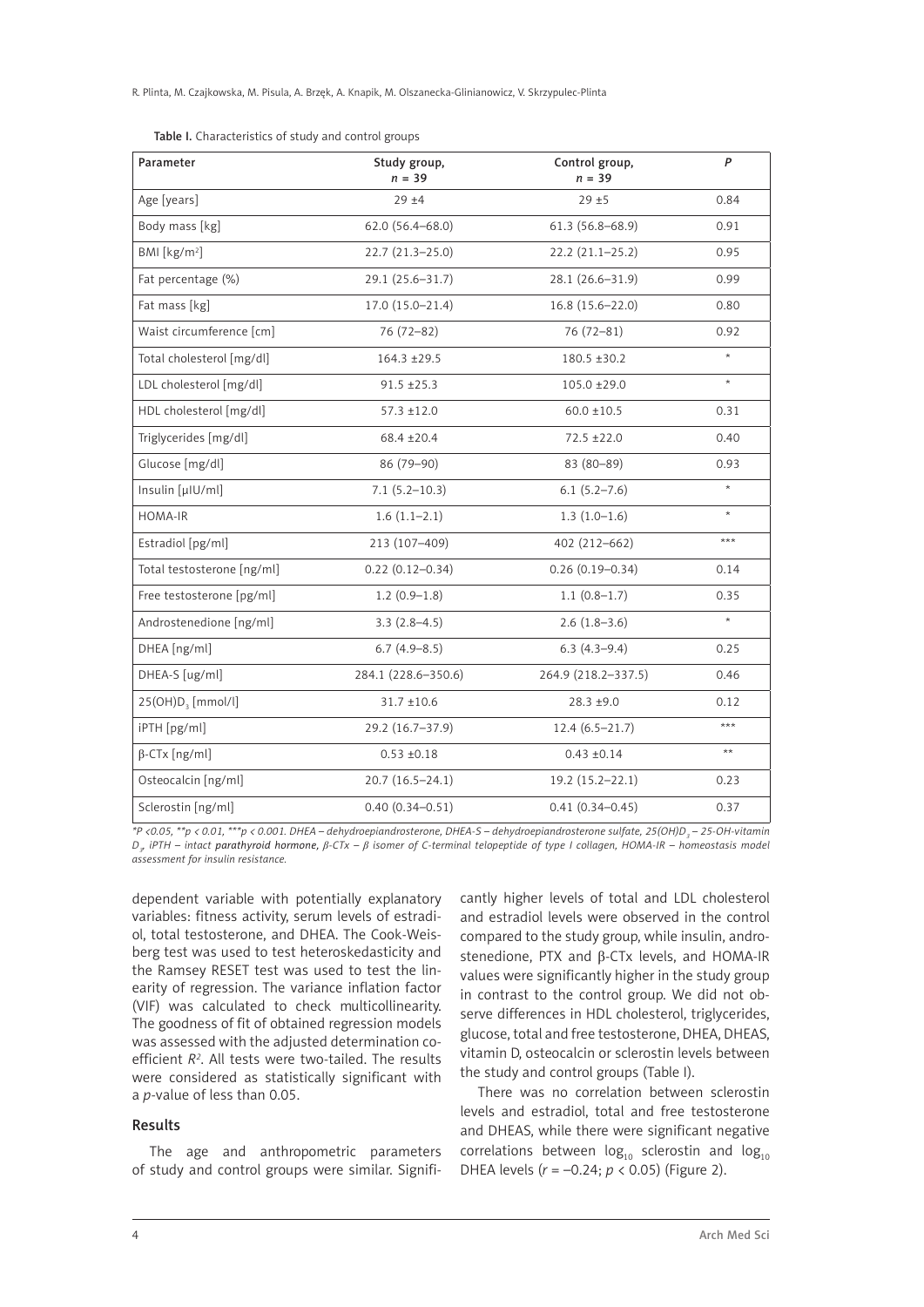A multivariate stepwise backward linear regression model for sclerostin as an independent variable, with the explanatory variables fitness physical activity and estradiol, testosterone and DHEA levels did not reveal effects on changes of sclerostin levels. The model with the explanatory variables vitamin D, iPTH, β-CTx and osteocalcin also did not show an effect on changes of sclerostin levels.

## Discussion

Our study is the first assessing the effect of regular fitness training in young, healthy women on circulating sclerostin levels. We did not observe differences in sclerostin levels between healthy young women regularly practicing fitness training and those leading a sedentary lifestyle. This is in accordance with a study performed among female elite athletes in non-weight-bearing and weight-bearing disciplines. In the same study training in weight-bearing, but not non-weightbearing disciplines increased circulating sclerostin levels in elite male athletes [9]. It should be noted that the level of physical activity in our study group was lower and had an aerobic, recreational character. Thus, the lack of impact of regular fitness training in our study can be explained by both female sex and the type of physical exercise. We cannot exclude that sclerostin levels increased only temporarily immediately after physical exercise but not permanently. This hypothesis is confirmed by a study that showed a substantial increase of circulating sclerostin levels in untrained healthy young women immediately after 45 min of a lowspeed, treadmill running test [20]. On the other hand, a single bout of plyometric exercise did not change sclerostin levels [24]. Both of these types of exercise are aerobic; thus the factors increasing post-exercise sclerostin levels in women seem to be more complex than only the type of exercise. Our study has shown that sclerostin levels also do not depend on sex hormones levels and/or levels of 25-OH-D, iPTH, β-CTx, or osteocalcin. These results are contradictory to those obtained by Amrein *et al*. [25] which demonstrated that sclerostin levels negatively correlated with osteocalcin levels in healthy subjects. In accordance with results described in previously published studies [7, 12] we did not observe an association between sclerostin and 25-OH-D levels.

Similarly to previously published studies [19, 26] we observed higher β-CTx levels in our study compared to the control group. In women undergoing 30 minutes of exercise by treadmill walking, with an intensity of 50% of heart rate reserve, at a frequency of 3 times a week over a 3-month period, decrease of β-CTx levels after 1 and 3 months was observed [27]. These differences are difficult to ex-



Figure 2. Correlations between log10 sclerostin and log10 DHEA levels

plain and further studies are necessary to clarify the effect of different types of training on circulating β-CTx levels. However, previous and our results suggested that different types of exercise are the main factors influencing β-CTx levels. An interesting and difficult to explain finding is iPTH levels over 2 times higher observed in women practicing fitness training compared to women with a sedentary life style. These results are contrary to those obtained in male professional football players, who have lower PTH levels than non-athletes [12], and in several studies that show no effect of physical activity on the PTH concentration [14–19]. The higher PTH levels in our study group cannot be explained by vitamin D deficiencies, but may be a result of lower calcium intake. In accordance with previous observations [12, 28–31] and contrary to others [32], we found no association between circulating sclerostin and iPTH levels. In addition, in our study there was no association between sclerostin and estradiol and testosterone levels. This is in accordance with another study that showed no changes of sclerostin levels during the menstrual cycle [33]. In our study, a negative correlation between sclerostin and DHEA was found. It seems that in accordance with a previously formulated hypothesis [10], there is a relationship between muscle activity, in the absence of load, and bone resorption [34]. Bicer *et al*. suggested that the cell damage caused by acute exercise in the bone tissue could be prevented by melatonin supplementation [35]. According to Willems *et al*., multiple dietary components potentially affect osteocyte function and may have an effect on bone health when combined with a regime of PA [36]. In summary, regular fitness training does not change sclerostin levels, and in young women, sclerostin levels are also not affected by circulating estradiol and testosterone levels or 25-OH-D, β-CTx, iPTH and osteocalcin levels. Further studies are necessary to explain factors including type of exercise influencing circulating sclerostin levels in young women.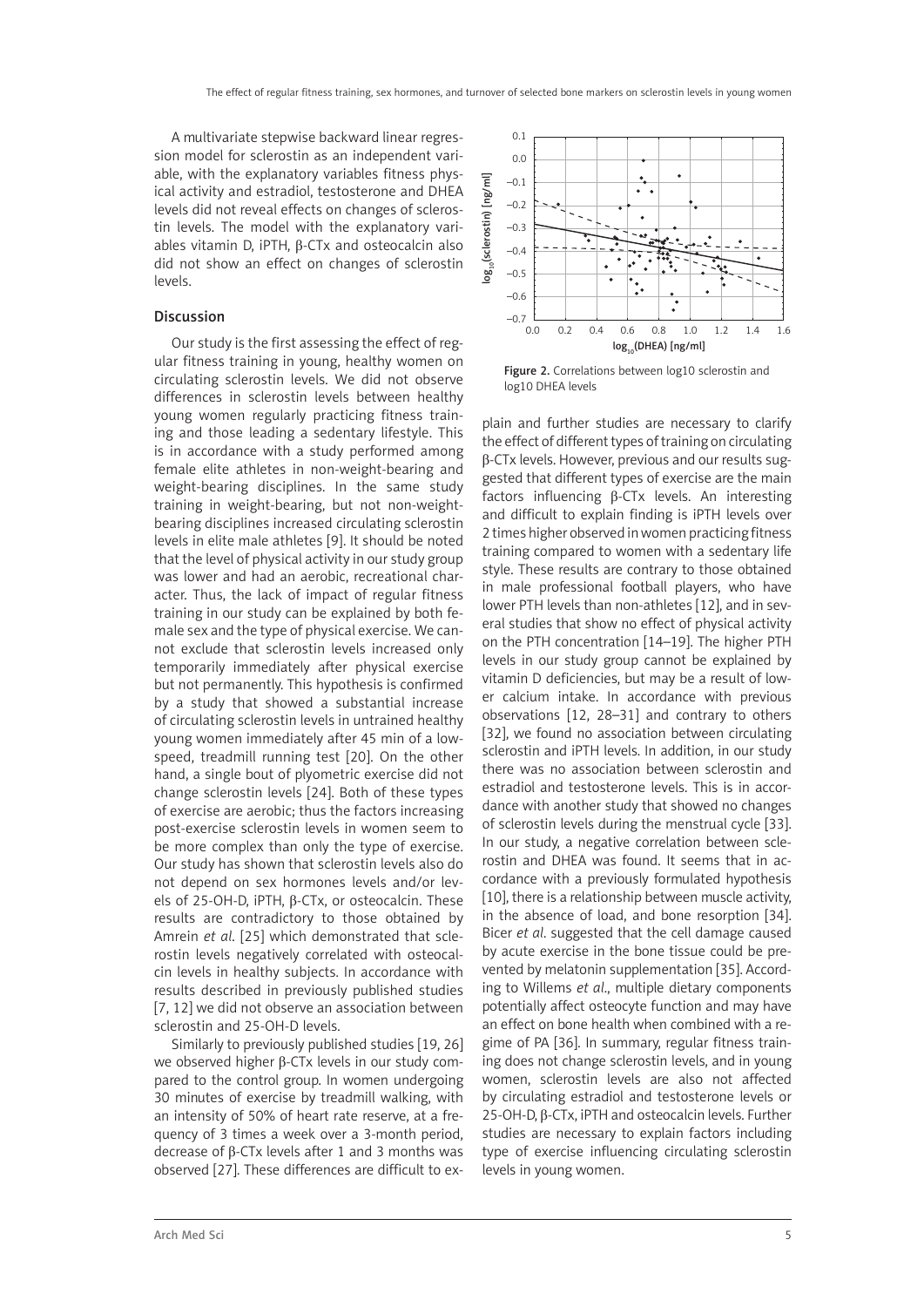The natural need for physical activity at a young age should be used to promote health and controlled sport disciplines, especially up-to-date like fitness. On the one hand, of particular importance is the standard formation of active young women investigation. The ability to control and regulate menstrual dysfunction has a fundamental role in the efficient and safe execution of many activities and special motor tasks. Better physique is perceived by others as a sign of good health and self-control. However, it is not uncommon for unrealistic, unattainable image goals to cause the development of eating disorders or other maladaptive perceptions of self [37]. These factors could be a cause of young women's menstrual dysfunction [38]. On the other hand, cultivated physical activity is significant, especially because nowadays young people are leading a sedentary lifestyle [39].

The main limitations of the study were the small study groups and assessment of sclerostin and bone turnover markers after only 3 months of fitness training. Furthermore, we did not assess calcium and phosphorus levels or calcium, phosphorus, and vitamin D intake. Moreover, bone density was not analyzed.

In conclusion, our results show that regular fitness training, sex hormones, vitamin D, iPTH, β-CTx, and osteocalcin did not influence circulating sclerostin levels in young women.

## Conflict of interest

The authors declare no conflict of interest.

References

- 1. Chapurlat RD, Confavreux CB. Novel biological markers of bone: from bone metabolism to bone physiology. Rheumatology (Oxford) 2016; 55: 1714-25.
- 2. Lewiecki EM. Role of sclerostin in bone and cartilage and its potential as a therapeutic target in bone diseases. Ther Adv Musculoskelet Dis 2014; 6: 48-57.
- 3. Janik M, Stuss M, Michalska-Kasiczak M, Jegier A, Sewerynek E. Effects of physical activity on sclerostin concentrations. Endokrynol Pol 2018; 69: 142-9.
- 4. Gaudio A, Pennisi P, Bratengeier C, et al. Increased sclerostin serum levels associated with bone formation and resorption markers in patients with immobilizationinduced bone loss. J Clin Endocrinol Metab 2010; 95: 2248-53.
- 5. Ardawi MS, Rouzi AA, Qari MH. Physical activity in relation to serum sclerostin, insulin-like growth factor-1, and bone turnover markers in healthy premenopausal women: a cross-sectional and a longitudinal study. J Clin Endocrinol Metab 2012; 97: 3691-9.
- 6. Lin C, Jiang X, Dai Z, et al. Sclerostin mediates bone response to mechanical unloading through antagonizing Wnt/β-catenin signaling. J Bone Miner Res 2009; 24: 1651-61.
- 7. Dawson-Hughes B, Harris SS, Ceglia L, Palermo NJ. Serum sclerostin levels vary with season. J Clin Endocrinol Metab 2014; 99: E149-52.
- 8. Fazeli PK, Ackerman KE, Pierce L, Guereca G, Bouxsein M, Misra M. Sclerostin and Pref-1 have differential effects on bone mineral density and strength parameters in adolescent athletes compared with non-athletes. Osteoporos Int 2013; 24: 2433-40.
- 9. Lombardi G, Lanteri P, Colombini A, Mariotti M, Banfi G. Sclerostin concentrations in athletes: role of load and gender. J Biol Regul Homeost Agents 2012; 26: 157-63.
- 10. Grasso D, Corsetti R, Lanteri P, et al. Bone-muscle unit activity, salivary steroid hormones profile, and physical effort over a 3-week stage race. Scand J Med Sci Sports 2015; 25: 70-80.
- 11. Mazidi M, Michos ED, Banach M. The association of telomere length and serum 25-hydroxyvitamin D levels in US adults: the National Health and Nutrition Examination Survey. Arch Med Sci 2017; 13: 61-5.
- 12. Zagrodna A, Jóźków P, Mędraś M, Majda M, Słowińska-Lisowska M. Sclerostin as a novel marker of bone turnover in athletes. Biol Sport 2016; 33: 83-7.
- 13. Zittermann A. Vitamin D in preventive medicine: are we ignoring the evidence? Br J Nutr 2003; 89: 552-72.
- 14. Bell NH, Godsen RN, Henry DP, Shary J, Epstein S. The effects of muscle-building exercise on vitamin D and mineral metabolism. J Bone Miner Res 1988; 3: 369-73.
- 15. Caroli B, Pasin F, Aloe R, et al. Characterization of skeletal parameters in a cohort of North Italian rugby players. J Endocrinol Invest 2014; 37: 609-17.
- 16. Ljunghall S, Joborn H, Roxin LE, Skarfors ET, Wide LE, Lithell HO. Increase in serum parathyroid hormone levels after prolonged physical exercise. Med Sci Sports Exerc 1988; 20: 122-5.
- 17. Maïmoun L, Mariano-Goulart D, Couret I, et al. Effects of physical activities that induce moderate external loading on bone metabolism in male athletes. J Sports Sci 2004; 22: 875-93.
- 18. Maïmoun L, Sultan C. Effect of physical activity on calcium homeostasis and calciotropic hormones: a review. Calcif Tissue Int 2009; 85: 277-86.
- 19. Solarz K, Kopeć A, Pietraszewska J, Majda F, Słowińska-Lisowska M, Mędraś M. An evaluation of the levels of 25-hydroxyvitamin D3 and bone turnover markers in professional soccer players and in physically inactive men. Physiol Res 2014; 63: 237-43.
- 20. Pickering ME, Simon M, Sornay-Rendu E, et al. Serum sclerostin increases after acute physical activity. Calcif Tissue Int 2017; 101: 170-3.
- 21. Biernat E, Stupnicki R, Gajewski A. International Physical Activity Quwstionaire (IPAQ) – Polish Version. Phys Educ Sport 2007; 51: 47-54.
- 22. Kopiczko A. Bone mineral density in old age: the influence of age at menarche, menopause status and habitual past and present physical activity. Arch Med Sci 2019; doi: https://doi.org/10.5114/aoms.2019.81314.
- 23. Lewandowski KC, Skowrońska-Jóźwiak E, Łukasiak K, et al. How much insulin resistance in polycystic ovary syndrome? Comparison of HOMA-IR and insulin resistance (Belfiore) index models. Arch Med Sci 2019; 15: 613-8.
- 24. Guerriere KI, Hughes JM, Gaffney-Stomberg E, Staab JS, Matheny RW Jr. Circulating sclerostin is not suppressed following a single bout of exercise in young men. Physiol Rep 2018; 6: e13695.
- 25. Amrein K, Amrein S, Drexler C, et al. Sclerostin and its association with physical activity, age, gender, body composition, and bone mineral content in healthy adults. J Clin Endocrinol Metab 2012; 97: 148-54.
- 26. Hagman M, Helge EW, Hornstrup T, et al. Bone mineral density in lifelong trained male football players com-